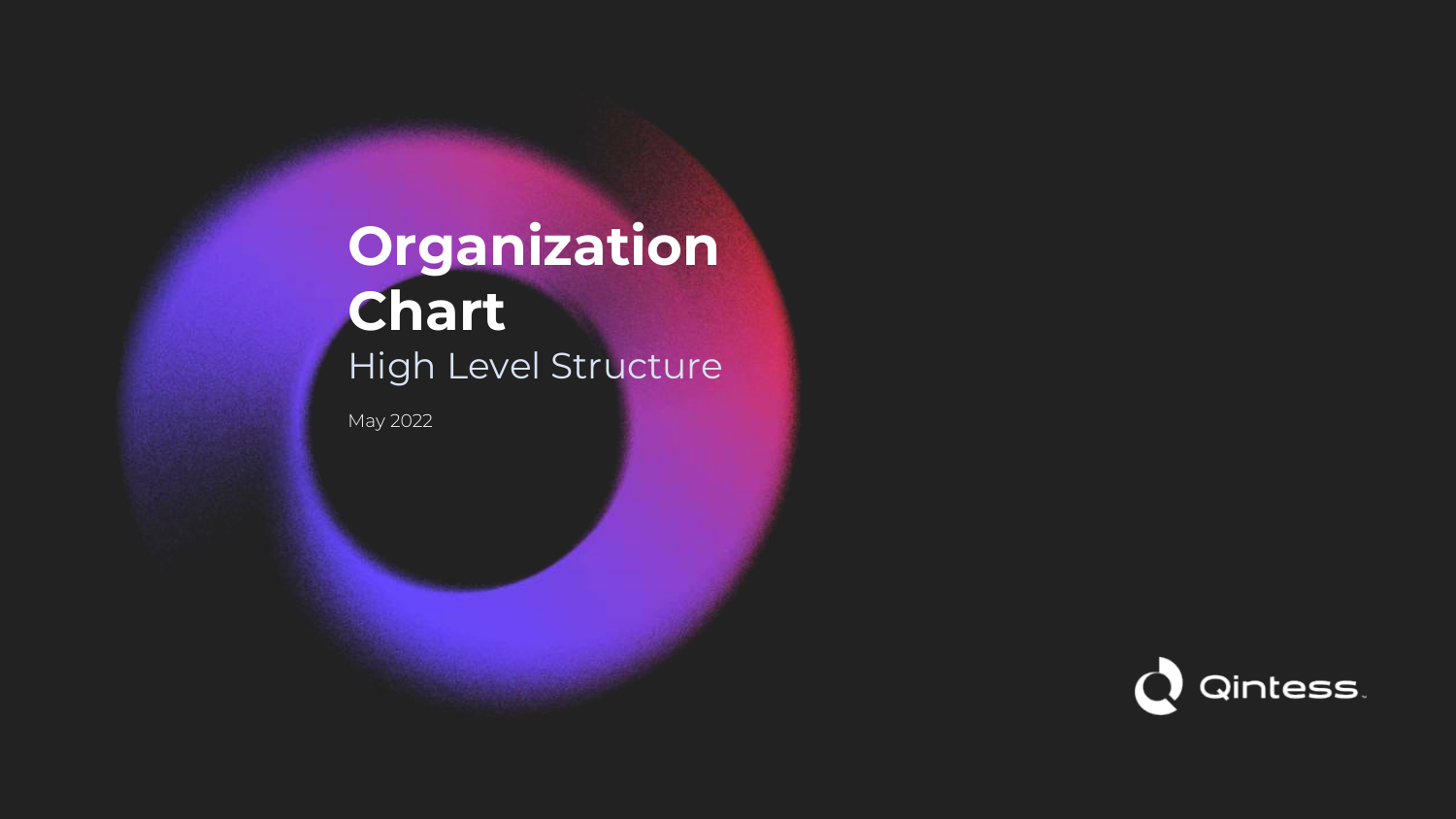#### **Board of Directors**



Qintess.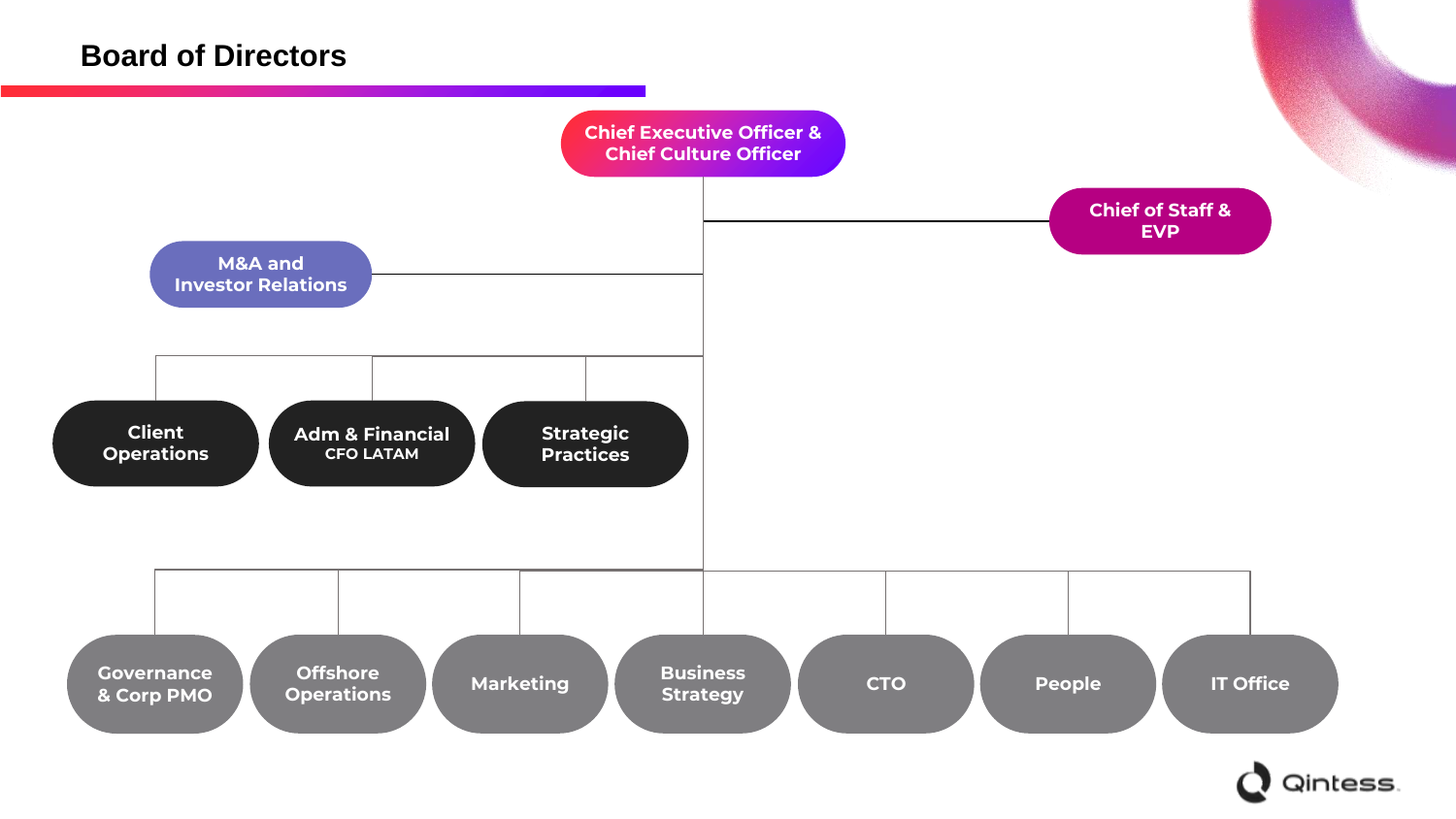## **Client Operations**

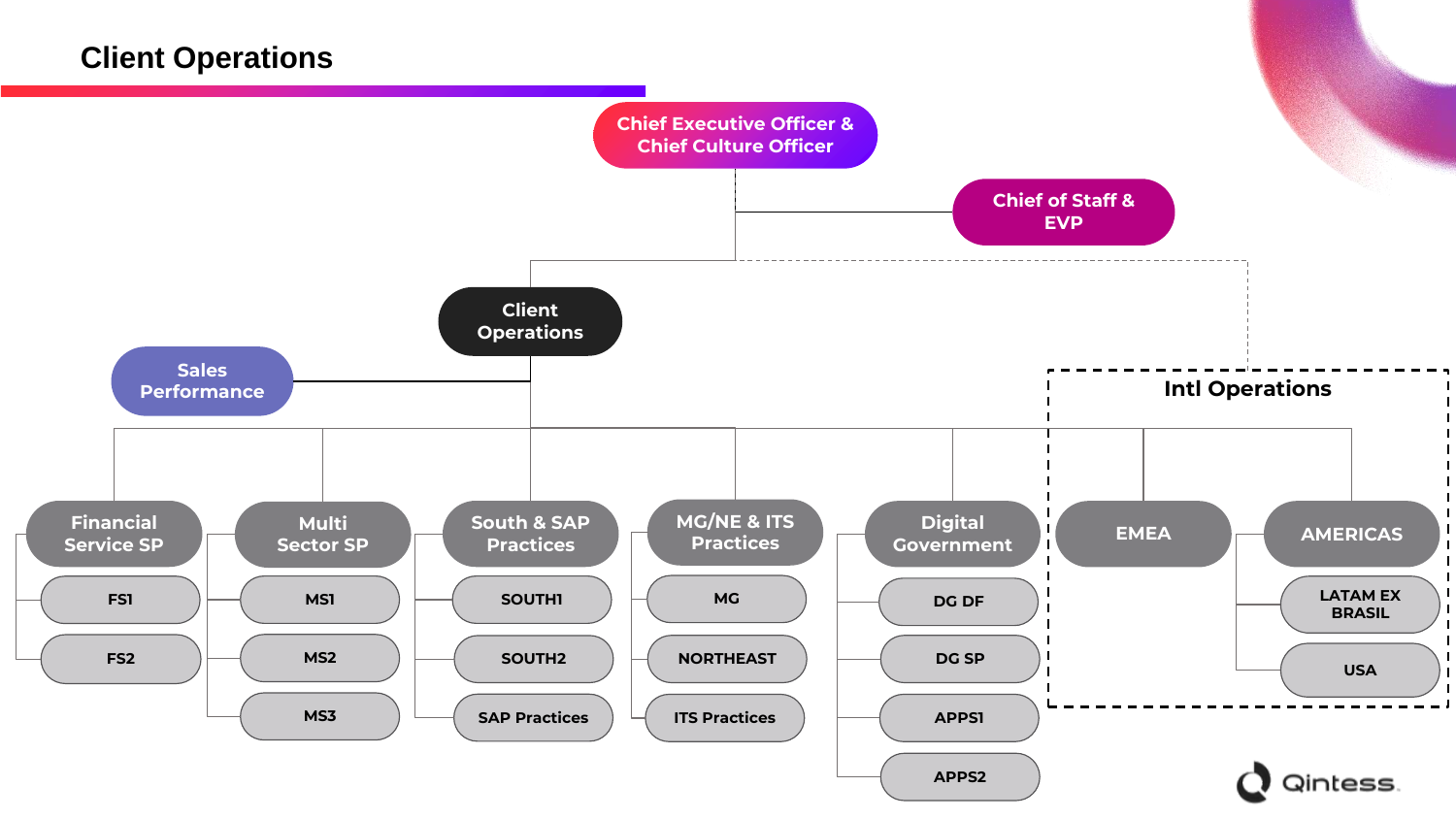

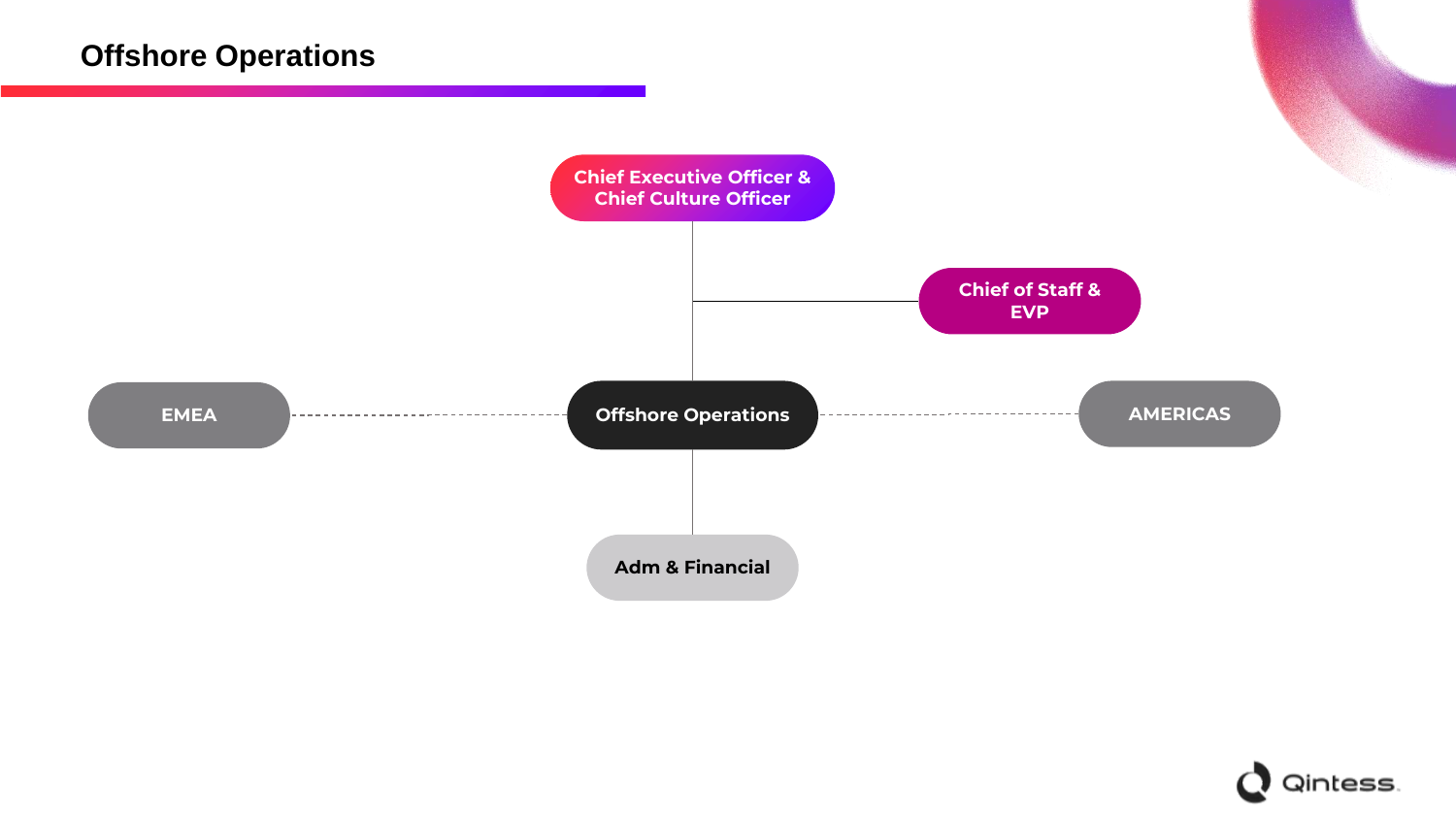### **Adm & Financial**



Qintess.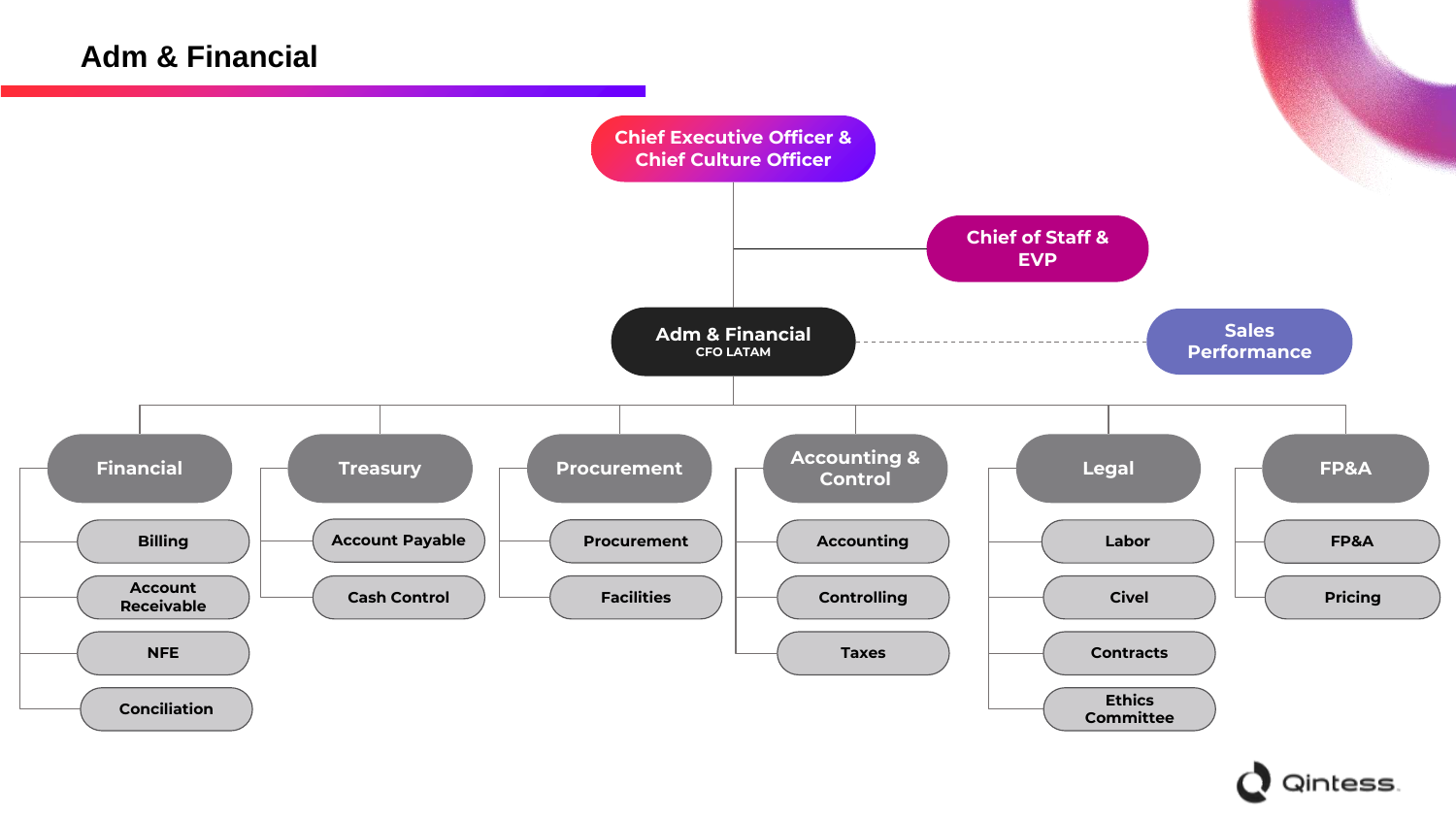

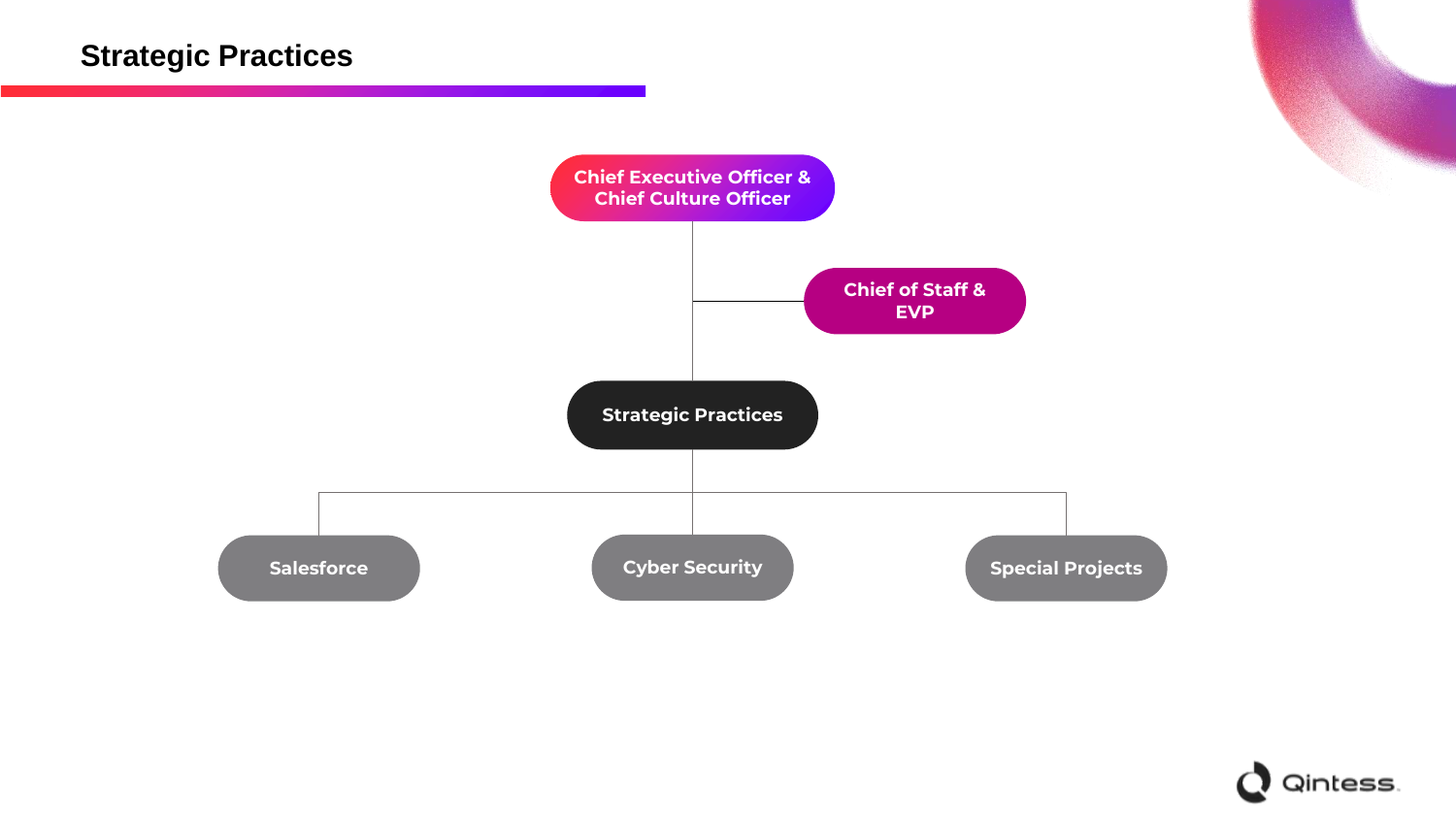**People**



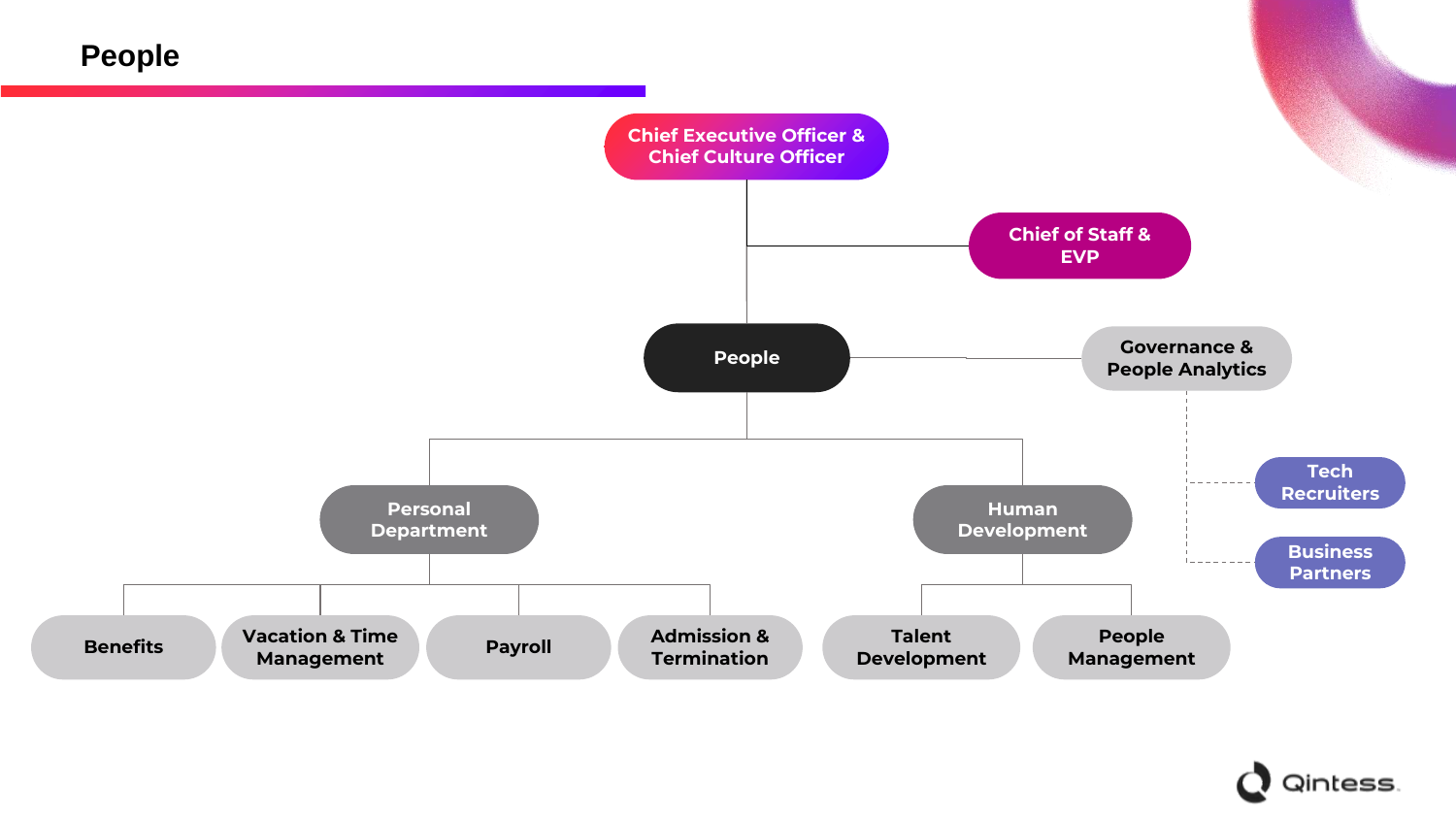**CTO**

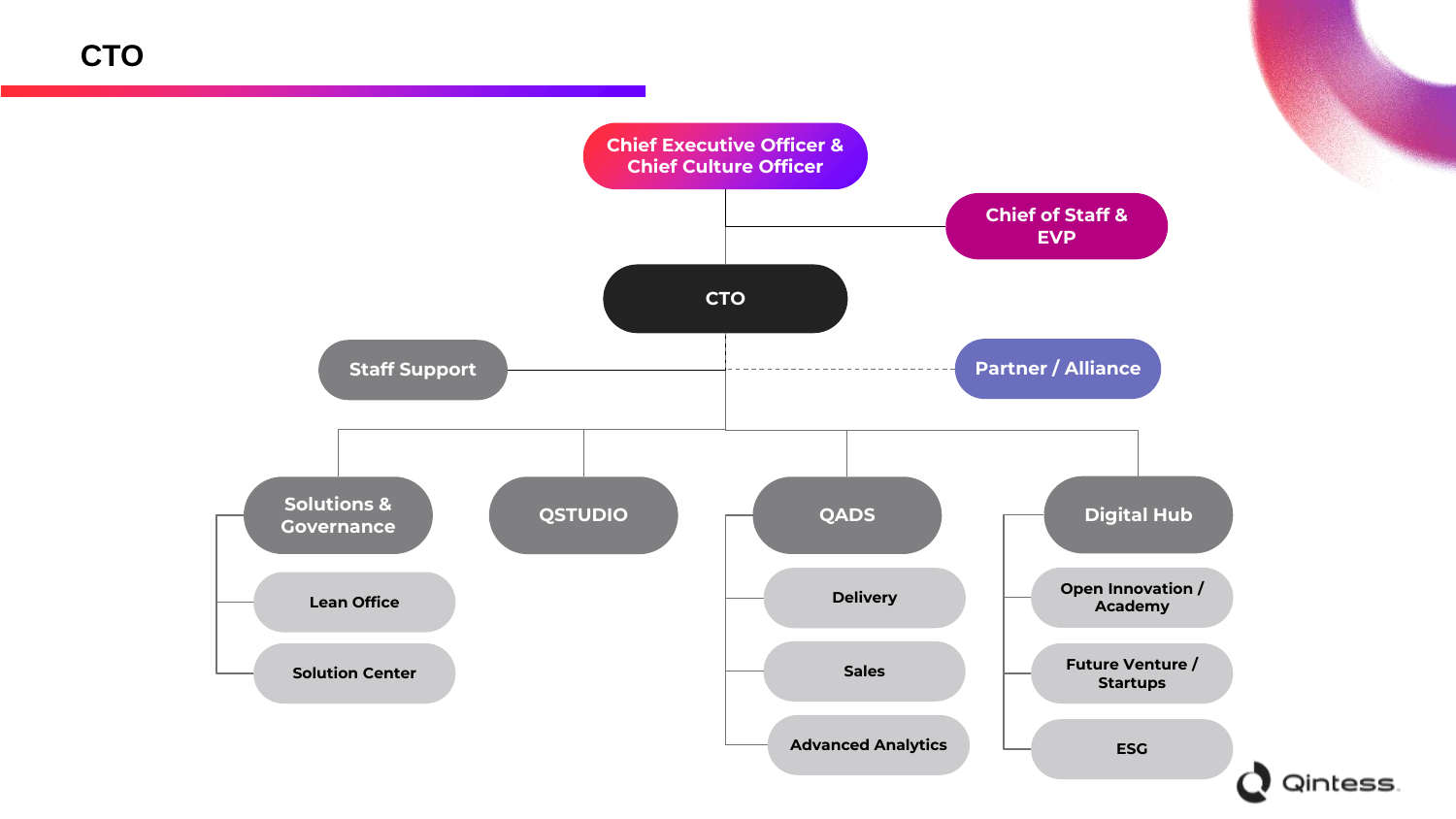**IT Office**



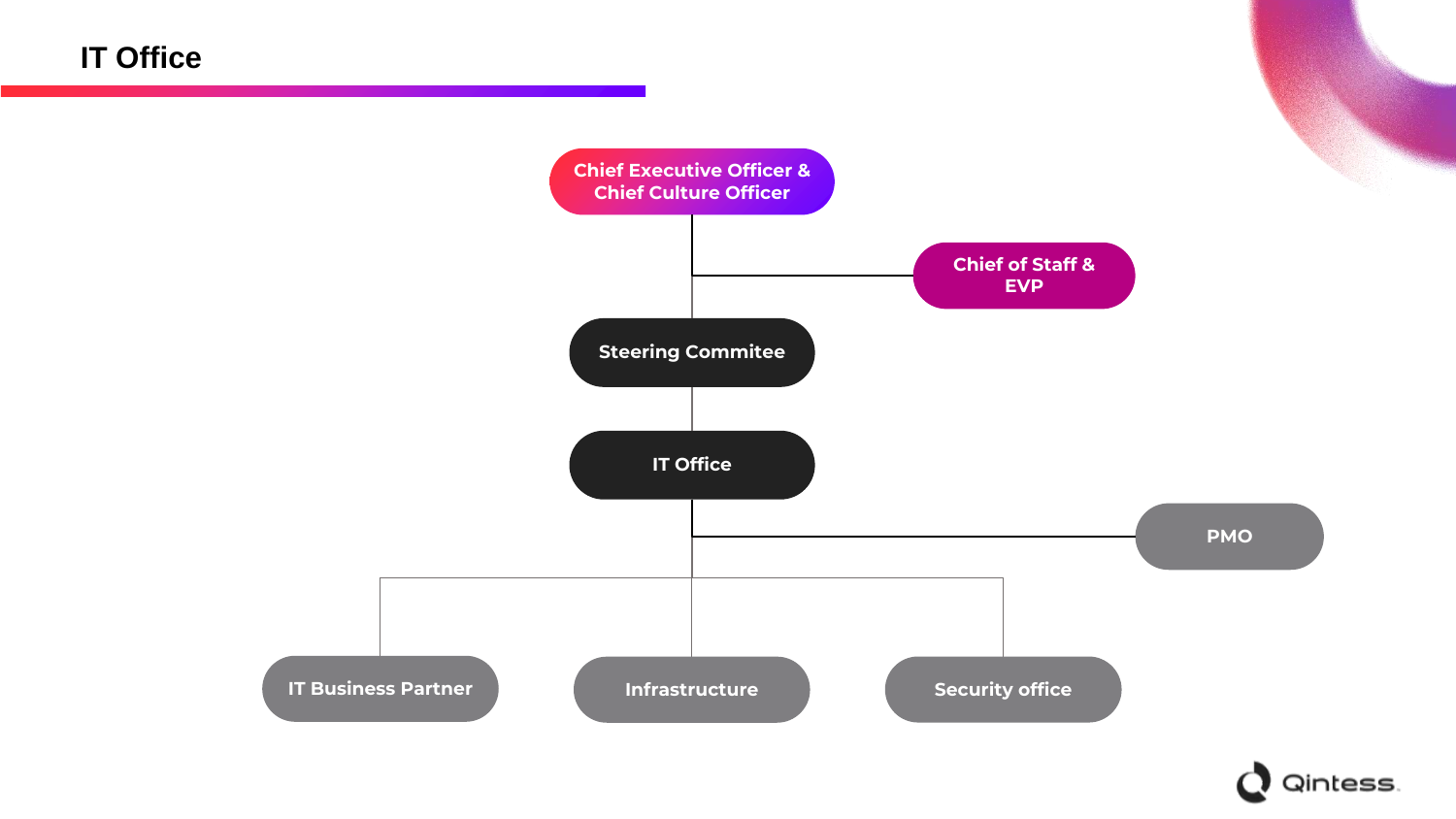## **Governance & Corporate PMO**



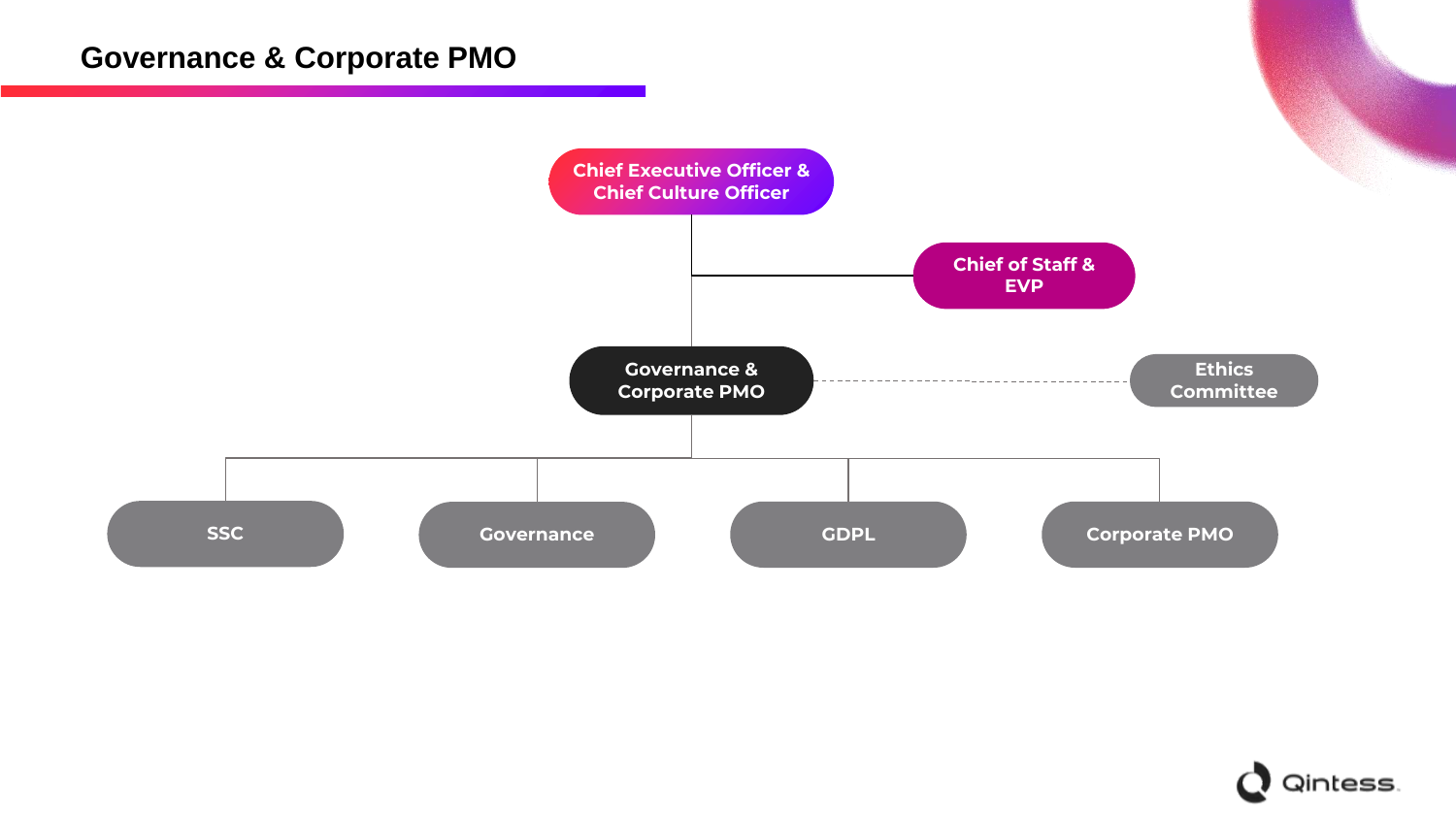